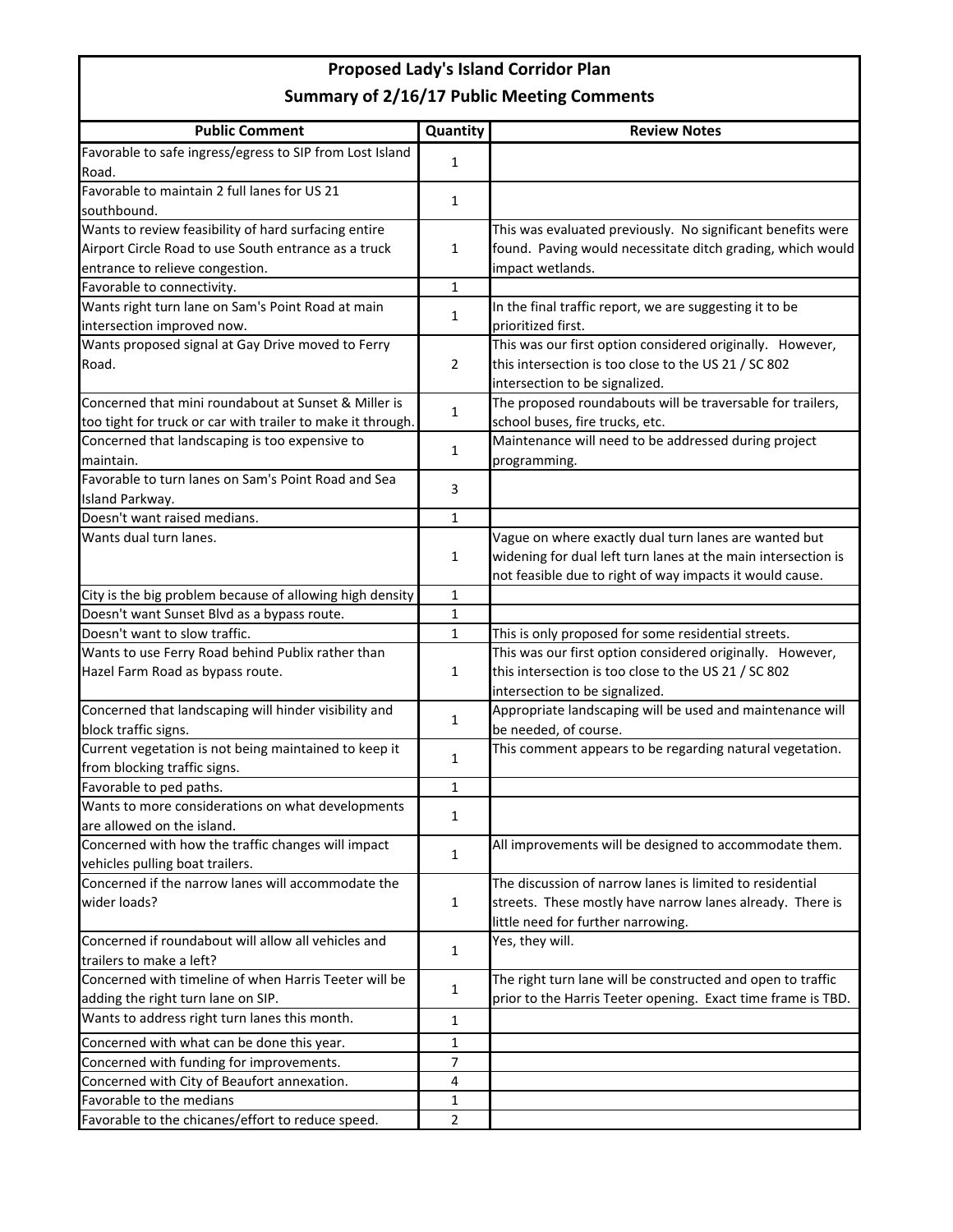| Favorable to the landscaping                            | 1              |                                                              |
|---------------------------------------------------------|----------------|--------------------------------------------------------------|
| What is the timeline?                                   | $\overline{2}$ |                                                              |
| Concern for the protecting the marsh and Distant        |                |                                                              |
| Island Creek from the surrounding developments.         | 1              |                                                              |
| Concern for consideration of traffic using only 2 ways  |                |                                                              |
| to travel to/from island                                | 1              |                                                              |
| Wants to remind "powers to be" (City & Council) to      |                |                                                              |
| continue to work together to make this work since it    | 1              |                                                              |
| will take several years. Good Job.                      |                |                                                              |
| Has SCDOT approved the signals?                         |                | This study includes coordination with SCDOT and initial      |
|                                                         | 1              | acceptance of the new signals.                               |
| What is the prioritization of concepts?                 | 1              | This is covered in the traffic report. As discussed,         |
|                                                         |                | opportunities with regard to adjacent properties will impact |
|                                                         |                | the prioritization.                                          |
| Wants to know if right of way is being acquired on      |                | Intent as shown in the concept plan is to avoid new right of |
| Miller Dr W and Sunset Blvd.                            | 1              | way. Permissions / temporary easements will be required.     |
|                                                         |                | Utility easements may also be required.                      |
| Concerned with emergency vehicles having reduced        |                | Detailed design plans can include emergency vehicle access   |
| response times due to raised medians.                   | 1              | across the median at limited locations.                      |
| Concerned with emergency vehicles having trouble on     |                | The proposed roundabouts will be traversable for             |
| roundabouts.                                            | 1              | emergency vehicles.                                          |
| Concerned that allowing this level of development is    |                |                                                              |
| destroying the character of the area.                   | 1              |                                                              |
| Concerned with the increase of traffic in the Beaufort  |                |                                                              |
| and Port Royal area going to Lady's island and outer    | 1              |                                                              |
| islands.                                                |                |                                                              |
| Is public transit going to be included?                 | 1              | This is a separate issue.                                    |
| Concerned that there are too many driveways to make     |                | The proposed concept does not add driveways.                 |
| bicycling safe and functional.                          | 1              |                                                              |
| Concerned if Sunset Blvd will still be a viable bicycle | 1              | It is not designed/marked as a bicycle route today, but the  |
| route?                                                  |                | proposed improvements include a multi-use path.              |
| Concerned with protecting the habitat connected with    | 1              |                                                              |
| the developments?                                       |                |                                                              |
| Wants the right turn lane at Sam's Point Road to be a   |                | We looked at this as an option and found that it would       |
| thru/right lane to help with congestion now.            | 1              | actually increase delay during peak traffic conditions. That |
|                                                         |                | matches what Colin found in a previous year of study.        |
| What is the five year plan for this area?               | 1              |                                                              |
| What's the county and state commitment to Lady's        | 1              |                                                              |
| <b>Island Corridor Plan?</b>                            |                |                                                              |
| How many phases will this take?                         | 1              |                                                              |
| If no consideration was given to the impact of traffic  |                |                                                              |
| before allowing random development, then I have no      | 1              |                                                              |
| confidence in any discussion to either make or finance  |                |                                                              |
| traffic improvements.                                   |                |                                                              |
| A simplistic, fanciful, very expensive, pie in the sky, |                |                                                              |
| proposal which counts on most of the attendees at       | 1              |                                                              |
| tonight's session being dead long prior to any          |                |                                                              |
| improvement.                                            |                |                                                              |
| Concerned that using a 1% residential growth per year   |                | Historical grow rate is 1.5%, slightly higher than the 1.0%  |
| is short sighted and renders the concept as short-term. |                | rate used in the analyses. Woods Memorial Bridge and US      |
|                                                         |                | 21 Business are limited to two lanes and are already         |
|                                                         | 1              | congested in the peak afternoon hour. Over time, they will   |
|                                                         |                | probably begin to restrain growth in travel along US 21      |
|                                                         |                | Business. The 1.0% growth appears to be a reasonable         |
|                                                         |                | assumption.                                                  |
| Favorable to use of traffic signals                     | 1              |                                                              |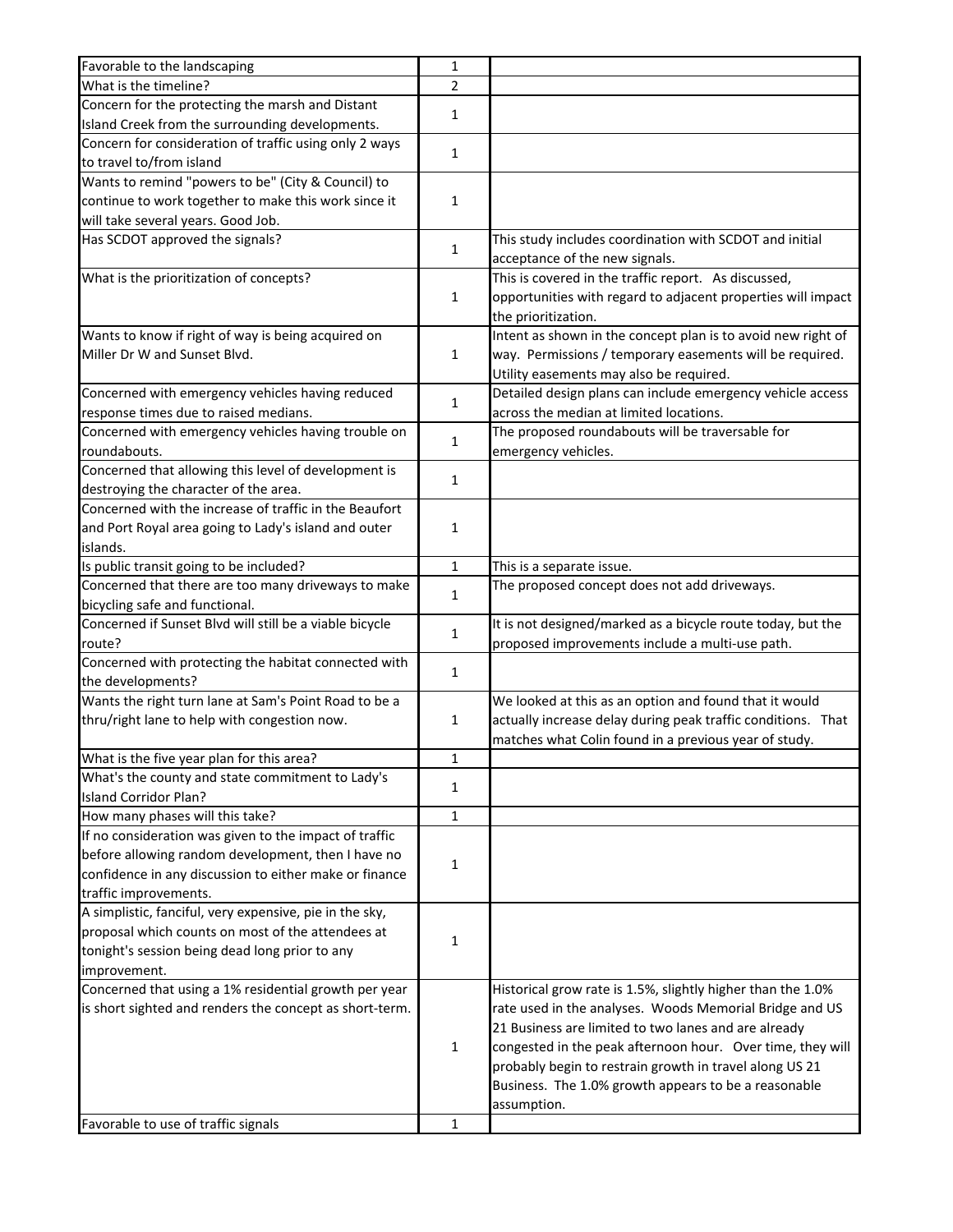| Traffic signals on some of other intersections would     |              | In our analysis, we found no net benefit from additional      |
|----------------------------------------------------------|--------------|---------------------------------------------------------------|
| help.                                                    | 1            | signals.                                                      |
| Need to control growth, promote more car pooling. Do     |              |                                                               |
| another traffic study that determines where cars are     | 1            |                                                               |
| coming from.                                             |              |                                                               |
| Wants to shift the roundabout at Sunset Blvd and         |              | This is not an empty lot, but a single family detached        |
| Miller Dr W to be in the empty lot NE of the             |              | residential lot. Moving the roundabout to take right of way   |
| intersection.                                            | 1            | from that residence instead of avoid right of way impacts as  |
|                                                          |              | shown is not reasonable.                                      |
| Wants to include palm trees and dense landscaping at     |              | Details of landscaping will be addressed during detailed      |
| the chicanes.                                            | 1            | design.                                                       |
| Concerned that the left turn congestion is occurring at  |              | This was our first option considered originally. However,     |
| the intersection of Ferry Drive and Lady's Island Drive  |              | this intersection is too close to the US 21 / SC 802          |
| and needs a traffic signal there not at the intersection | 3            | intersection to be signalized.                                |
| of Hazel Farm Road and Ladys Island Drive.               |              |                                                               |
|                                                          |              |                                                               |
| Concerned that the addition of alternate routes will     | 3            |                                                               |
| hurt the character of neighborhood roads                 |              |                                                               |
| Concerned that the addition of alternate routes will     |              | The only impervious surface increase here is from the         |
| add more impervious surfaces that will impact the        | 3            | sidewalk/path additions. They will not impact the             |
| environment.                                             |              | environment.                                                  |
| Wants more turn lanes on main roads and to change        |              | Other than the two right turn lanes proposed, there is no     |
| signal timings before adding alternate routes.           |              | more room to add lanes without displacing properties.         |
|                                                          | 3            | There are no timing updates to make until the new signals     |
|                                                          |              | are installed, which will occur in conjunction with the side  |
|                                                          |              | street improvements.                                          |
| Believes that the main reason for rear end collisions is | 1            |                                                               |
| speeding.                                                |              |                                                               |
| Concerned with street lights.                            | 1            |                                                               |
| Wants a by pass bridge or tunnel.                        | $\mathbf 1$  |                                                               |
| Concerned with emergency evacuation plans.               |              | The proposed improvements in no way hinder emergency          |
|                                                          | 2            | evacuation. They will improve it, but not to any great        |
|                                                          |              | extent.                                                       |
| Wants Woods Memorial Bridge widened.                     | $\mathbf 1$  |                                                               |
| Wants a channelized southbound right turn with           |              | This would require ROW acquisition, possibly effecting the    |
| existing left turn lane and two through lanes.           | 1            | Walgreens parking lot. There are also utilities, a pedestrian |
|                                                          |              | signal head and pushbbutton, and trees in the proposed        |
|                                                          |              | location.                                                     |
| Concerned that the study limits did not included the     | 1            |                                                               |
| northern portion of Sams Point Rd.                       |              |                                                               |
| Concerned that the study limits did not include Oyster   | 1            | Oyster Bluff was included in the traffic volume development.  |
| Bluff development.                                       |              |                                                               |
| Concerned about accidents from the Walgreens             |              |                                                               |
| driveway turning onto Sams Point Road and increasing     | 1            |                                                               |
| the number of lanes people have to cross by adding a     |              |                                                               |
| right turn lane.                                         |              |                                                               |
| Wants to know if all of Airport Circle will be paved     |              | This was evaluated previously. No significant benefits were   |
| eventually.                                              | 1            | found. Paving would necessitate ditch grading, which would    |
|                                                          |              | impact wetlands.                                              |
| Concerned with street lights in the Walmart area.        | $\mathbf{1}$ |                                                               |
| Wants to know if Atkins Bluff can have a fence due to    |              | The addition of a fence will require residents along atkins   |
| increase in traffic.                                     | 1            | bluff to take ownership of the road and to maintain it since  |
|                                                          |              | it would no longer be a public road.                          |
| Wishes the one cent sales tax would have passed so       |              |                                                               |
| that all of Ladys Island could be improved so that all   | 1            |                                                               |
| residents and vistors help with the areas needs.         |              |                                                               |